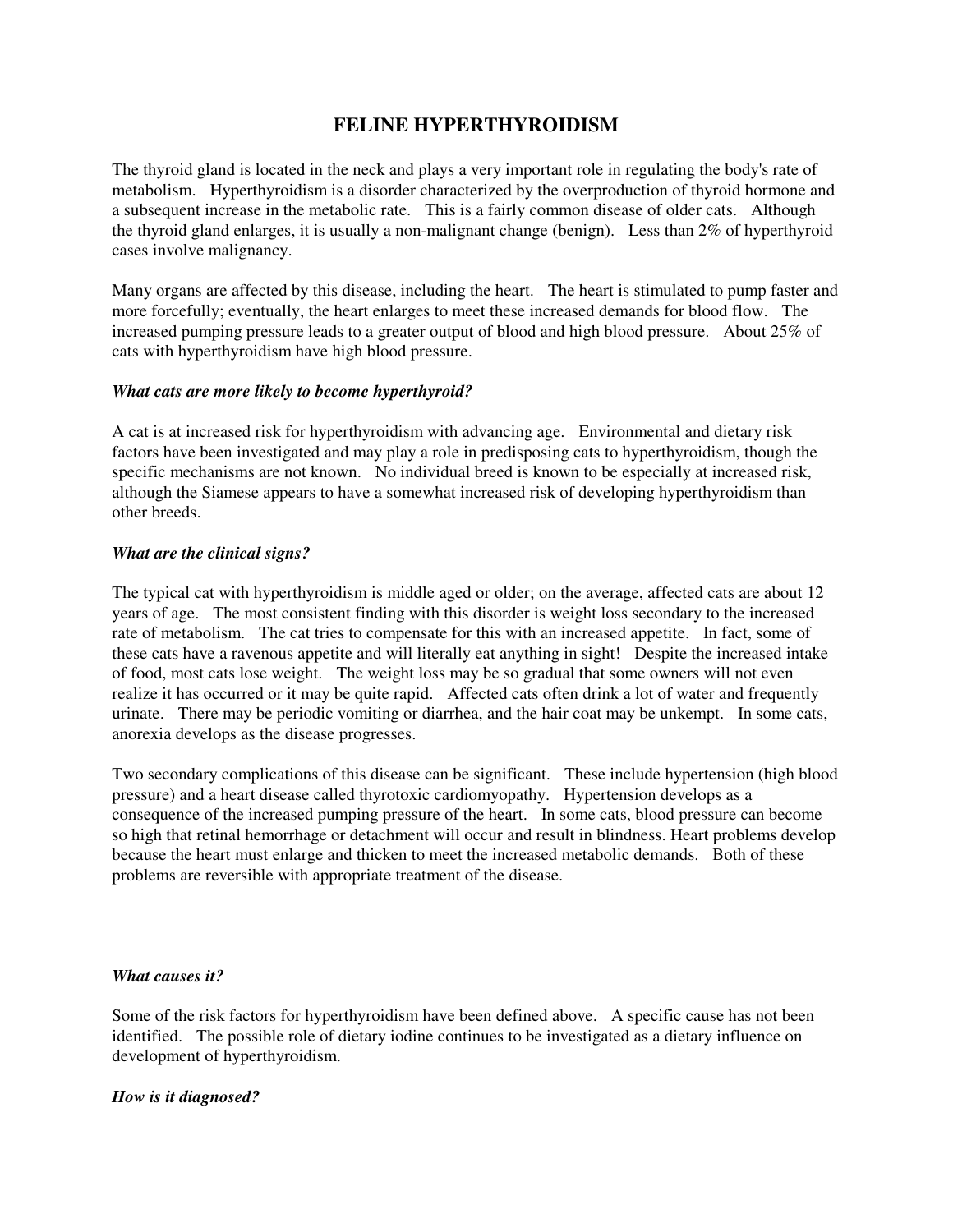In most instances, diagnosis of this disease is relatively straightforward. The first step is to determine the blood level of one of the thyroid hormones, called thyroxine (or  $T_4$ ). Usually, the  $T_4$  level is so high that there is no question as to the diagnosis. Occasionally, a cat suspected of having hyperthyroidism will have  $T_4$  levels within the upper range of normal cats. When this occurs, a second test, called a  $T_3$ Suppression Test, is performed. If this is not diagnostic, a thyroid scan can be performed at a veterinary referral center or the  $T_4$  can be measured again in a few weeks.

### *What are my options for treatment?*

Because less than 2% of these cats have cancerous growths of the thyroid gland, treatment is usually very successful. There are three choices for treatment; any one of them could be the best choice in certain situations. Many factors must come into consideration when choosing the best therapy for an individual cat.

When possible, tests are done before adopting any form of treatment. These tests are needed to evaluate the overall health of the cat and predict the chances for complications. Such tests include blood tests, urinalysis, and x-rays; if available, an EKG, blood pressure determination, and cardiac ultrasound can be performed.

1. **Radioactive iodine.** A very effective way to hyperthyroidism is with radioactive iodine therapy. It is given by injection and destroys all abnormal thyroid tissue without endangering other organs. Treatment requires one or two weeks of hospitalization at a veterinary hospital licensed to administer radiation therapy. This treatment is often limited to veterinary teaching institutions because of governmental regulations regarding radioactive materials. Sometimes, but not always, the expense can be greater than for the other options.

2. **Surgery.** Surgical removal of the affected thyroid lobe(s) is also very effective. Because hyperthyroid cats are usually over eight years of age, there is a degree of risk involved. However, if the cat is otherwise healthy, the risk is minimal. If the disease involves both lobes of the thyroid gland, two surgeries may be required, depending on the surgeon's choice of procedures. In many cats, only one thyroid lobe is abnormal, so only one surgery is needed.

If surgery is the treatment method chosen, the cat is usually treated with an anti-thyroid medication for several weeks prior to the operation. During that time, the ravenous appetite should subside and the cat will probably gain weight. Some cats also have a very fast heart rate and high blood pressure; these problems can be managed with medication before surgery. After one to two weeks, another  $T_4$  level is measured.

The cat is generally hospitalized for one night following surgery and returns home feeling quite well. It should eat normally after returning home.

3. **Oral medication.** Administration of an oral drug, methimazole, can control the effects of the overactive thyroid gland. Some cats have reactions to the drug, but that number is fairly small (less than 20%). However, the side-effects may begin as late as six months after the beginning of treatment and can include vomiting, lethargy, anorexia, fever, and anemia. Methimazole does not destroy the abnormal thyroid tissue but rather prevents the production of excess thyroid hormone. Therefore, the drug must be given for the remainder of the cat's life. Periodic blood tests must be done to keep the dosage regulated. This type of treatment is appropriate for the cat who is a poor surgical risk due to